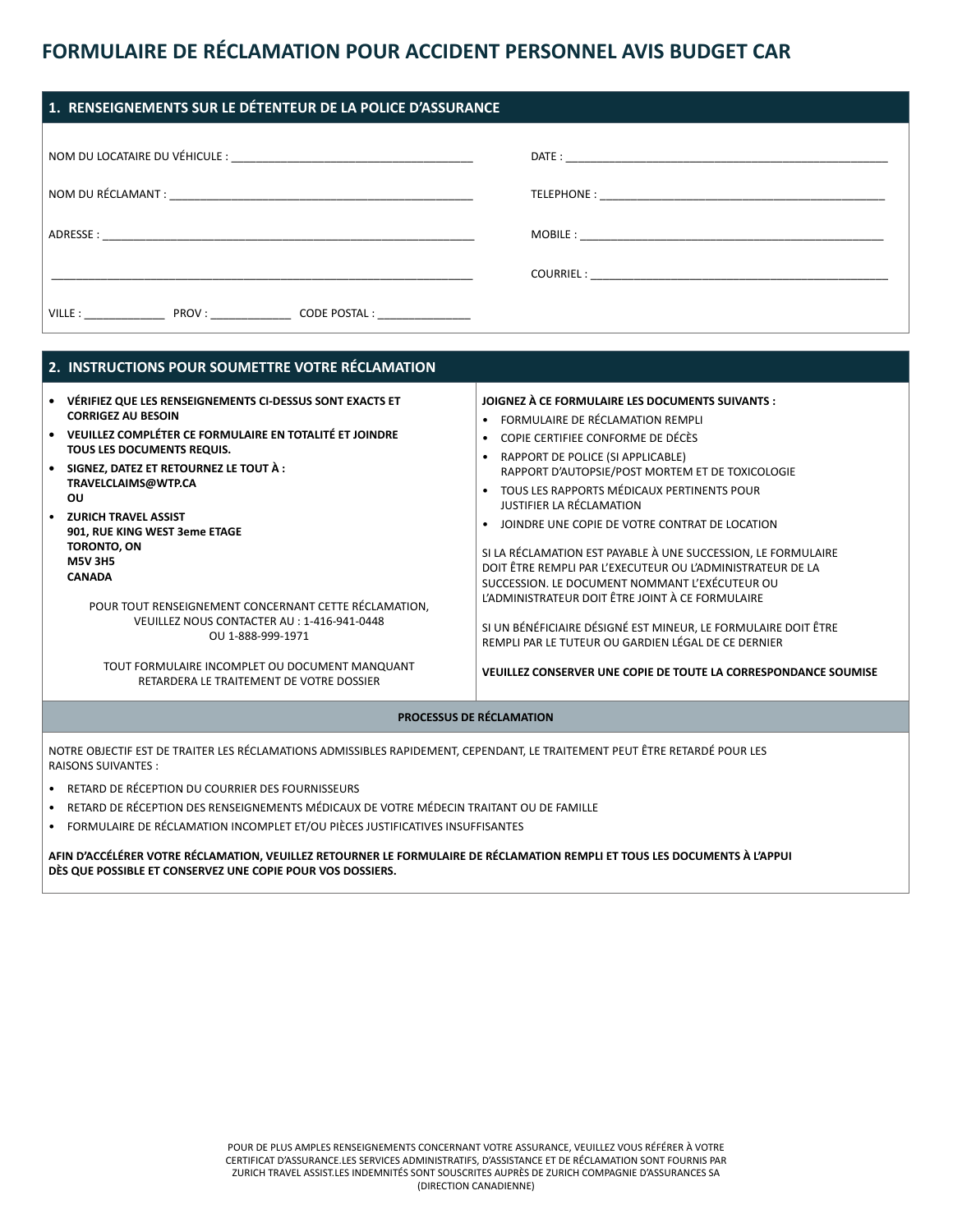# **FORMULAIRE DE RÉCLAMATION POUR ACCIDENT PERSONNEL AVIS BUDGET CAR**

| 3. DÉTAILS DE LA RÉCLAMATION                                                                                           |                                                                                 |  |  |  |  |
|------------------------------------------------------------------------------------------------------------------------|---------------------------------------------------------------------------------|--|--|--|--|
| OÙ L'ACCIDENT S'EST PRODUIT :                                                                                          | DATE DE L'ACCIDENT (JJ / MM / AAAA)                                             |  |  |  |  |
| DATE DU DÉBUT DE LA LOCATION :                                                                                         | DATE DE RAPPORT :                                                               |  |  |  |  |
| NUMÉRO DU CONTRAT DE L'OCATION :                                                                                       | NUMÉRO DE VÉHICULE :                                                            |  |  |  |  |
| NOM DE LA SOCIÉTÉ DE LOCATION DE VOITURES :                                                                            | ADRESSE OU LA VOITURE A ÉTÉ LOUÉE (RUE, VILLE, PROVINCE,<br><b>CODE POSTAL)</b> |  |  |  |  |
| DÉCRIVEZ COMMENT L'ACCIDENT S'EST PRODUIT :                                                                            |                                                                                 |  |  |  |  |
| UN ACCIDENT A-T-IL CAUSÉ LA MORT ?<br>OUI<br><b>NON</b>                                                                | SI OUI, A QUELLE DATE ?                                                         |  |  |  |  |
| UNE AUTOPSIE A-T-ELLE ÉTÉ<br>OUI<br><b>NON</b>                                                                         | SI OUI, VEUILLEZ FOURNIR LES COORDONNÉES DU CORONER CI-DESSOUS                  |  |  |  |  |
| NOM DU CORONER EFFECTUÉE ?<br>ADRESSE                                                                                  | NUMÉRO DE TÉLÉPHONE                                                             |  |  |  |  |
| NOM, ADRESSE ET NUMÉRO DE TÉLÉPHONE DE TOUS LES MÉDECINS ET SPÉCIALISTES QUE LE RÉCLAMANT A VU AVANT LA DATE DE DÉPART |                                                                                 |  |  |  |  |
| NOM ET SPÉCIALITÉ<br>ADRESSE                                                                                           | NUMÉRO DE TÉLÉPHONE                                                             |  |  |  |  |
| NOM ET SPÉCIALITÉ<br>ADRESSE                                                                                           | NUMÉRO DE TÉLÉPHONE                                                             |  |  |  |  |
| NOM ET SPÉCIALITÉ<br>ADRESSE                                                                                           | NUMÉRO DE TÉLÉPHONE                                                             |  |  |  |  |

| 4. CERTIFICAT MÉDICAL (À REMPLIR PAR LE MÉDECIN TRAITANT)                                                                                                                                                                                          |                                                                                                    |                                    |  |  |  |
|----------------------------------------------------------------------------------------------------------------------------------------------------------------------------------------------------------------------------------------------------|----------------------------------------------------------------------------------------------------|------------------------------------|--|--|--|
| <b>NOM DU PATIENT</b>                                                                                                                                                                                                                              |                                                                                                    | DATE DE NAISSANCE (JJ / MM / AAAA) |  |  |  |
| QUAND L'ACCIDENT EST-IL SURVENU (JJ/MM/AAAA)                                                                                                                                                                                                       | QUAND LE PATIENT VOUS A-T-IL CONSULTÉ POUR LA<br>PREMIÈRE FOIS POUR CETTE CONDITION ? (JJ/MM/AAAA) |                                    |  |  |  |
| NATURE DE LA BLESSURE : VEUILLEZ EXPLIQUER EN FOURNISSANT LES DÉTAILS COMPLETS, Y COMPRIS TOUS LES DIAGNOSTICS,<br>TOUTE MUTILATION OU PERTE D'UTILISATION ; LA CAUSE OU L'INCIDENT CAUSANT LA BLESSURE, ET TOUTES LES PARTIES DU CORPS AFFECTÉES. |                                                                                                    |                                    |  |  |  |
| SI UNE BLESSURE A ENTRAÎNÉ L'AMPUTATION D'UNE PARTIE DU CORPS, VEUILLEZ INDIQUER L'EMPLACEMENT PRÉCIS DE L'AMPUTATION:                                                                                                                             |                                                                                                    |                                    |  |  |  |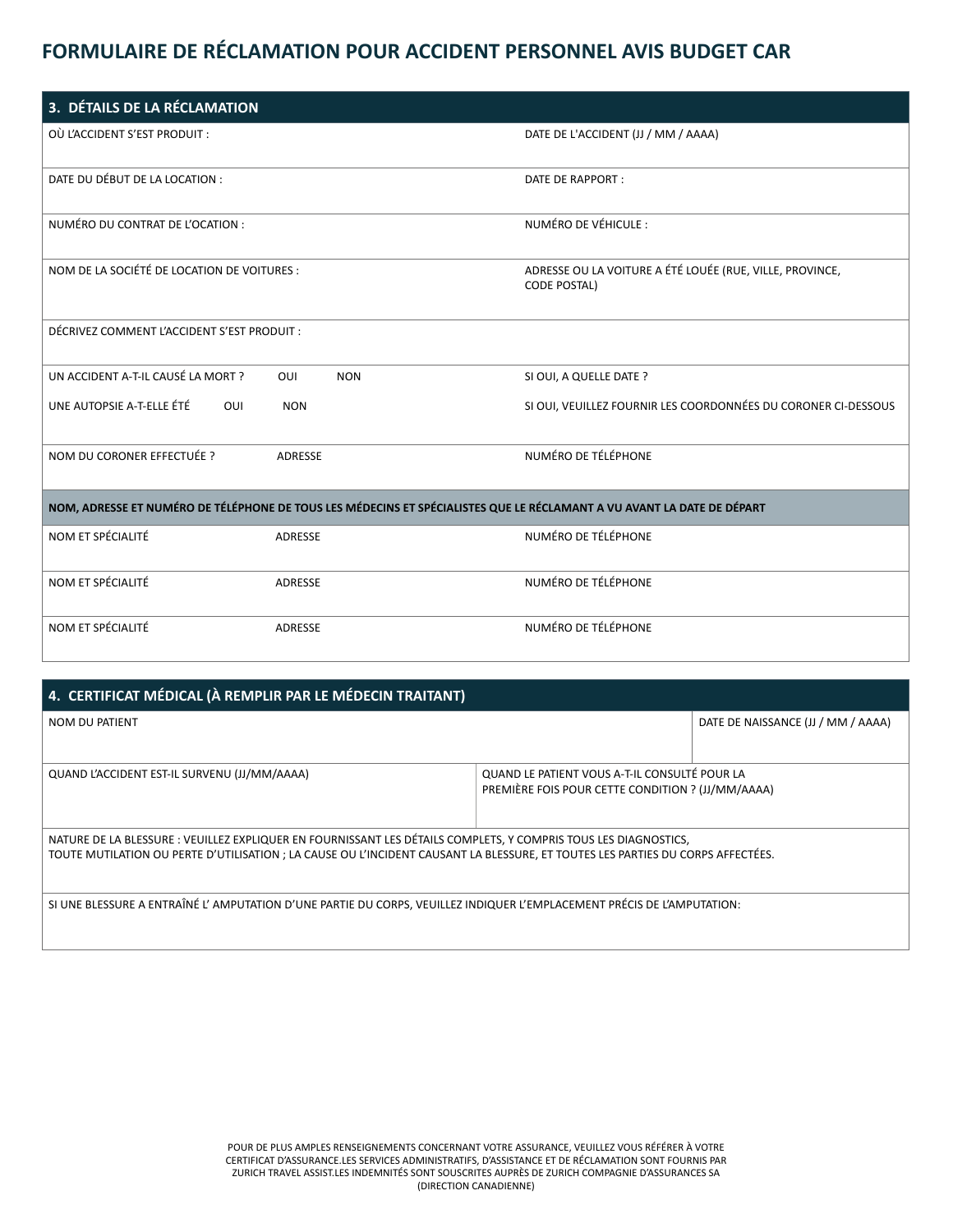## **FORMULAIRE DE RÉCLAMATION POUR ACCIDENT PERSONNEL AVIS BUDGET CAR**

| 5. CERTIFICAT MÉDICAL (À REMPLIR PAR LE MÉDECIN TRAITANT) (SUITE)                                                           |                                                           |                                                 |  |  |  |
|-----------------------------------------------------------------------------------------------------------------------------|-----------------------------------------------------------|-------------------------------------------------|--|--|--|
| LA BLESSURE A-T-ELLE CAUSÉ LA PERTE TOTALE ET IRRÉMÉDIABLE DE L'AUDITION<br><b>DES DEUX OREILLES ?</b><br>OUI<br><b>NON</b> | DATE DE LA PERTE((JJ / MM / AAAA)                         |                                                 |  |  |  |
| LA BLESSURE A-T-ELLE ENTRAÎNÉ UNE PERTE DE LA VUE, LA PERTE ÉTAIT-ELLE<br>TOTALE ET IRRÉMÉDIABLE ?<br>OUI<br><b>NON</b>     | QUEL OEIL A ÉTÉ BLESSÉ ?<br><b>DROIT</b><br><b>GAUCHE</b> | L'OEIL A-T-IL ÉTÉ RETIRÉ ?<br><b>NON</b><br>OUI |  |  |  |
|                                                                                                                             |                                                           |                                                 |  |  |  |
| LE PATIENT ÉTAIT-IL HOSPITALISÉ?<br>OUI<br><b>NON</b>                                                                       | SI OUI, FOURNIR LES DATES D'HOSPITALISATION :             |                                                 |  |  |  |
| NOM DE L'HOPITAL :                                                                                                          | ADRESSE:                                                  |                                                 |  |  |  |
| LE PATIENT EST-IL TOUJOURS SOUS VOS SOINS ?<br>OUI<br><b>NON</b>                                                            | SI LIBÉRÉ, INDIQUER LA DATE DU CONGÉ ((JJ / MM / AAAA) :  |                                                 |  |  |  |
| Signature et sceau du médecin traitant                                                                                      | Nom du médecin (en lettres moulées)                       |                                                 |  |  |  |
| Adresse:                                                                                                                    | Telephone:                                                | Date:                                           |  |  |  |

## **6. CONSENTEMENT ET AUTORISATION**

ZURICH COMPAGNIE D'ASSURANCE SA (SUCCURSALE CANADIENNE), SES AGENTS ET ADMINISTRATEURS AUTORISÉS (CI-APRÈS « L'ASSUREUR » OU « ILS ») DOIVENT COLLECTER ET CONSERVER CERTAINES INFORMATIONS PERSONNELLES ET/OU DE SANTÉ VOUS CONCERNANT EN RELATION AVEC VOTRE COUVERTURE D'ASSURANCE. ILS UTILISENT ET DIVULGUENT CES INFORMATIONS UNIQUEMENT AUX FINS D'ADMINISTRER VOTRE POLICE D'ASSURANCE, DE FOURNIR UN SERVICE À LA CLIENTÈLE ET D'ÉVALUER ET DE PAYER LES RÉCLAMATIONS.

DANS LE BUT DE TRAITER CETTE RÉCLAMATION, J'AUTORISE/NOUS AUTORISONS TOUT MÉDECIN, HOPITAL, CLINIQUE, AUTRE ÉTABLISSEMENT MÉDICAL OU FOURNISSEUR DE SOINS DE SANTÉ, ASSUREUR OU RÉASSUREUR, RÉGIME D'ASSURANCE MALADIE PROVINCIAL ET EMPLOYEUR(S) À FOURNIR À WORLD TRAVEL PROTECTION CANADA INC. ET SES REPRÉSENTANTS. TOUTE INFORMATION, Y COMPRIS LES INFORMATIONS PERSONNELLES, LES DONNÉES OU LES DOSSIERS QUI SONT EN LEUR POSSESSION CONCERNANT MES ANTÉCÉDENTS MÉDICAUX ET MES TRAITEMENTS.

EN CONSIDÉRATION DU PAIEMENT EFFECTUÉ EN MON NOM, J'AUTORISE TOUTES PRESTATIONS PAYÉES OU PAYABLES PAR TOUT AUTRE ASSUREUR, EN CE QUI CONCERNE CETTE RÉCLAMATION À ÊTRE CÉDÉES EN TOUT OU EN PARTIE À WORLD TRAVEL PROTECTION CANADA INC., AU BÉNÉFICE DE LA COMPAGNIE D'ASSURANCE AYANT ÉMIS LA POLICE POUR LAQUELLE UN TEL PAIEMENT EST EFFECTUÉ.

DIRECTION SPÉCIALE DU REGIME GOUVERNEMENTAL D'ASSURANCE MALADIE (SI LE DEMANDEUR EST UN ENFANT, CETTE SECTION S'APPLIQUE À UN PARENT OU À UN TUTEUR LÉGAL) JE/NOUS AUTORISONS MON RÉGIME GOUVERNEMENTAL D'ASSURANCE MALADIE À EFFECTUER LE PAIEMENT CONCERNANT MA RÉCLAMATION POUR LES SERVICES DE SANTÉ À L'EXTÉRIEUR DU PAYS À WORLD TRAVEL PROTECTION CANADA INC. ET TOUTE AUTRE RÉCLAMATION OU CAUSE D'ACTION EN RELATION AVEC LES PRÉSENTES.

JE CONSENS À LA DIVULGATION PAR MON RÉGIME GOUVERNEMENTAL D'ASSURANCE MALADIE À WORLD TRAVEL PROTECTION DES INFORMATIONS PERSONNELLES QUI PEUVENT ÊTRE NÉCESSAIRES POUR LE TRAITEMENT DE MA RÉCLAMATION, Y COMPRIS LES DÉTAILS DE TOUT PAIEMENT EN DOUBLE QUI POURRAIT M'AVOIR ÉTÉ EFFECTUÉ.

JE CONSENS ET AUTORISE LE REGIME GOUVERNEMENTAL D'ASSURANCE MALADIE À COLLECTER DIRECTEMENT OU INDIRECTEMENT LES INFORMATIONS CONTENUES DANS LES DOCUMENTS DE RÉCLAMATION CONFORMÉMENT À L'ARTICLE 39(1) DE LA LOI SUR L'ACCÈS À L'INFORMATION ET LA PROTECTION DE LA VIE PRIVÉE ET À L'ARTICLE 4(2)(F) DE LA LOI SUR L'ASSURANCE-MALADIE.

POUR LES RÉSIDENTS DE L'ONTARIO SEULEMENT : JE RECONNAIS QUE LES RENSEIGNEMENTS COLLECTÉS ET UTILISÉS PAR L'ASSURANCE-SANTÉ DE L'ONTARIO SUR CE FORMULAIRE ET SE RAPPORTANT À TOUTE RÉCLAMATION POUR LAQUELLE J'AI DROIT À UN PAIEMENT PAR L'ASSURANCE-SANTÉ DE L'ONTARIO SONT COLLECTÉS AUX FINS D'ÉVALUATION DE MA RÉCLAMATION, DE TRAITEMENT DE PAIEMENT PAR CONSÉQUENT ET DE TOUTE RÉCLAMATION CONNEXE CONFORMÉMENT AUX PARAGRAPHES 4.1(1) ET 1.1(2) DE LA LOI SUR L'ASSURANCE-MALADIE. J'AUTORISE/NOUS AUTORISONS WORLD TRAVEL PROTECTION À COORDONNER LE PAIEMENT DES PRESTATIONS AVEC TOUT AUTRE ASSUREUR QUI PEUT AUSSI AVOIR UNE RESPONSABILITÉ POUR CETTE RÉCLAMATION. JE/NOUS AUTORISONS IRRÉVOCABLEMENT WORLD TRAVEL PROTECTION À EFFECTUER DES PAIEMENTS, RECEVOIR DES PAIEMENTS ET RÉGLER AVEC D'AUTRES ASSUREURS EN MON NOM.